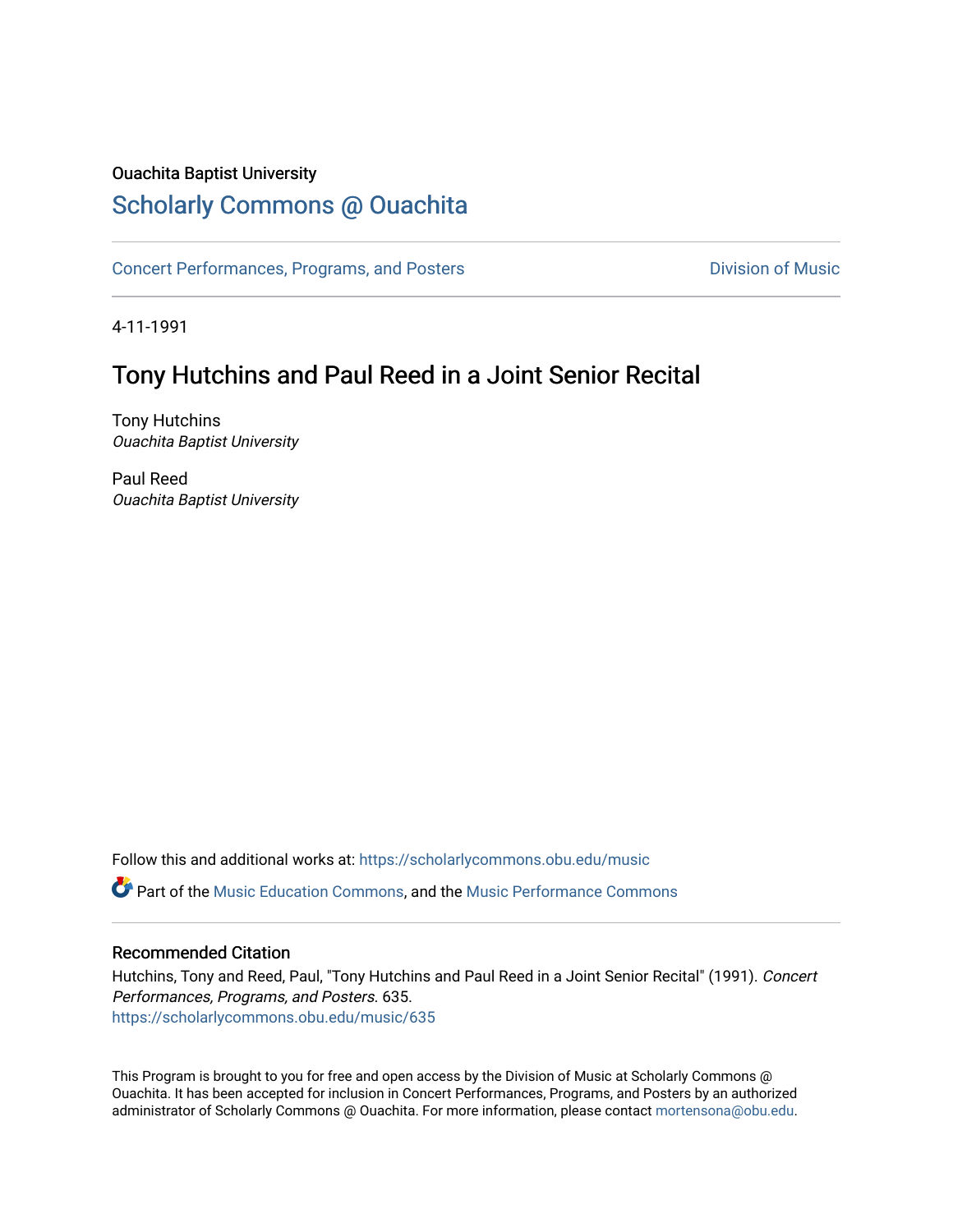Ouachita Baptist University School of Music presents

# Tony Hutchins Bass Trombone/Tenor Trombone

Terri Lucas, pianist

## and

# **Paul** Reed

# Bass-Baritone

Krisie Holmes, pianist

## • In

Senior Recital

7:30 p.m. April 11, 1991 Mabee Fine Arts Center Recital Hall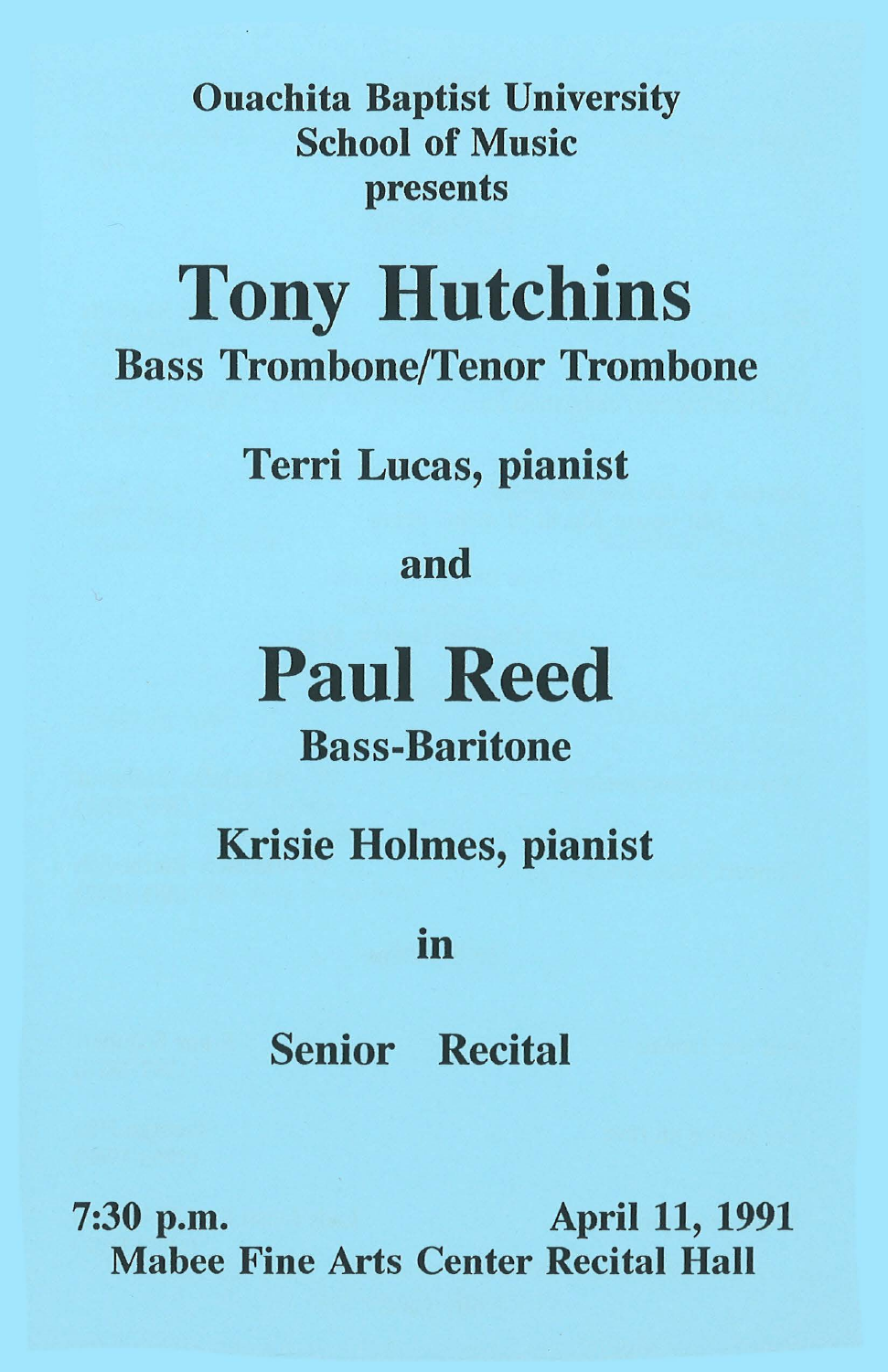Program

Concertina Basso

Richard Lieb (b. 1930)

#### Mr. Hutchins

Se nel ben sempre

Alessandro Stradella (1645-1682)

Vado ben spesso cangiando loco

Salvatore Rosa (1615-1673)

> J. S. Bach (1685-1750)

*Cantata No. 80, Ein feste Burg*  Mit unsrer Macht ist nichts getan

> Julie Dodge, Soprano Alex Ennes, Violin Jeff Madlock, Double Bass

> > Mr. Reed

Marceau Symphonique

Concert Piece No.5

Mr. Hutchins

Auf der Donau

J'ai pleuré en rêve

Alexandre Guilmant (1837-1911)

Vladislav Blazhevich (1881-1942)

Franz Schubert (1797-1828)

> George Hiie (1858-1948)

L'Heure exquise Lady Dean Paul Poldowski (1880-1932)

Mr. Reed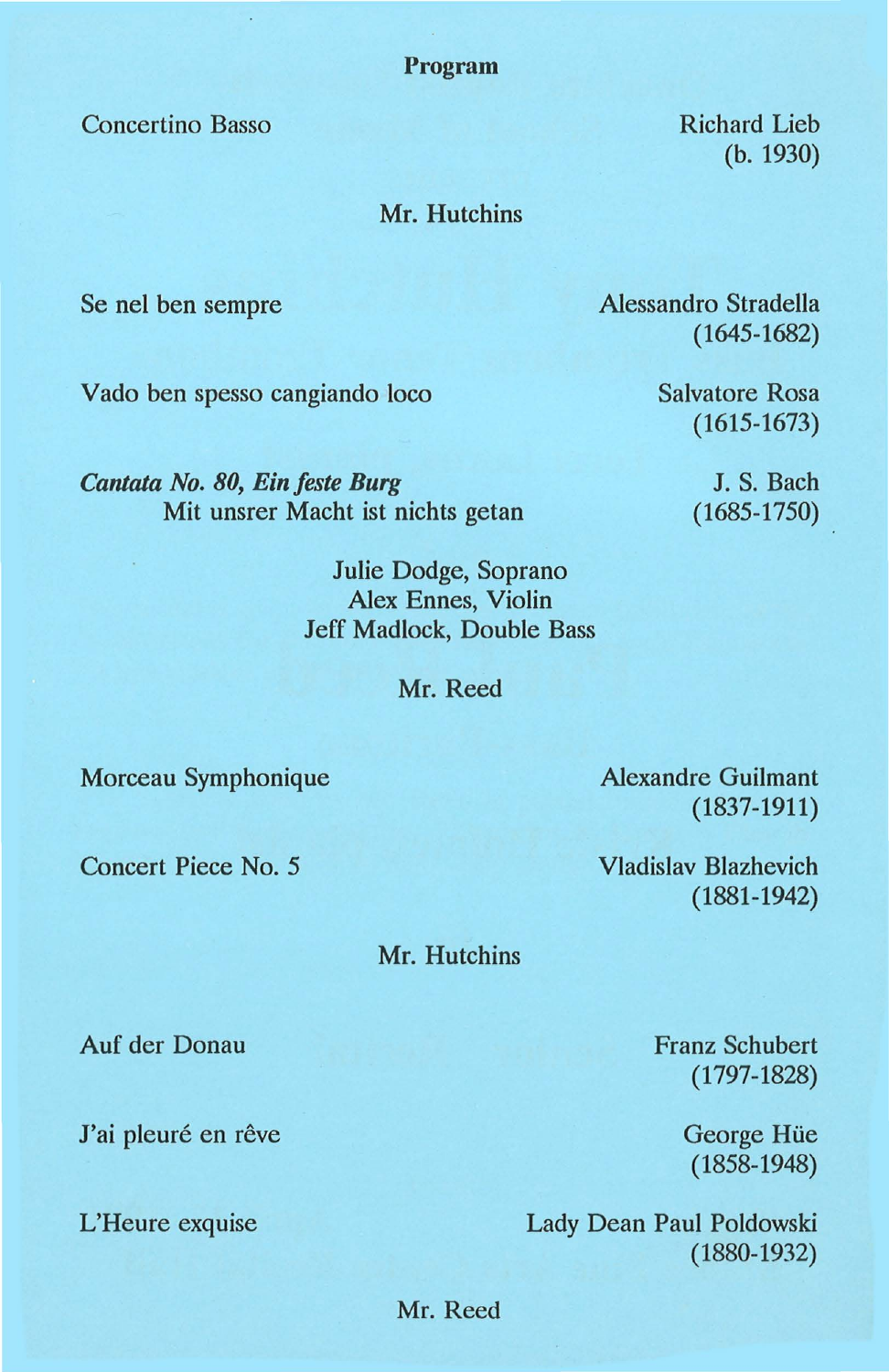Cantabile

Rob Potts, Trombone

Mr. Hutchins

*Faust* 

Avant de quitter ces lieux

Charles Gounod (1818-1893)

W. F. Bach (1710-1784)

Mr. Reed

Sonata in F Major

Benedetto Marcello (1686-1739)

Mr. Hutchins

Eight Epitaphs

2. Susannah Fry

3. Three Sisters

4. Thomas Logge

7. Ann Poverty

8. "Be Very Quiet Now"

Mr. Reed

Theodore Chanler (1902-1961)

The Mu Omicron Chapter of Phi Mu Alpha Sinfonia will sing "Hail Sinfonia".